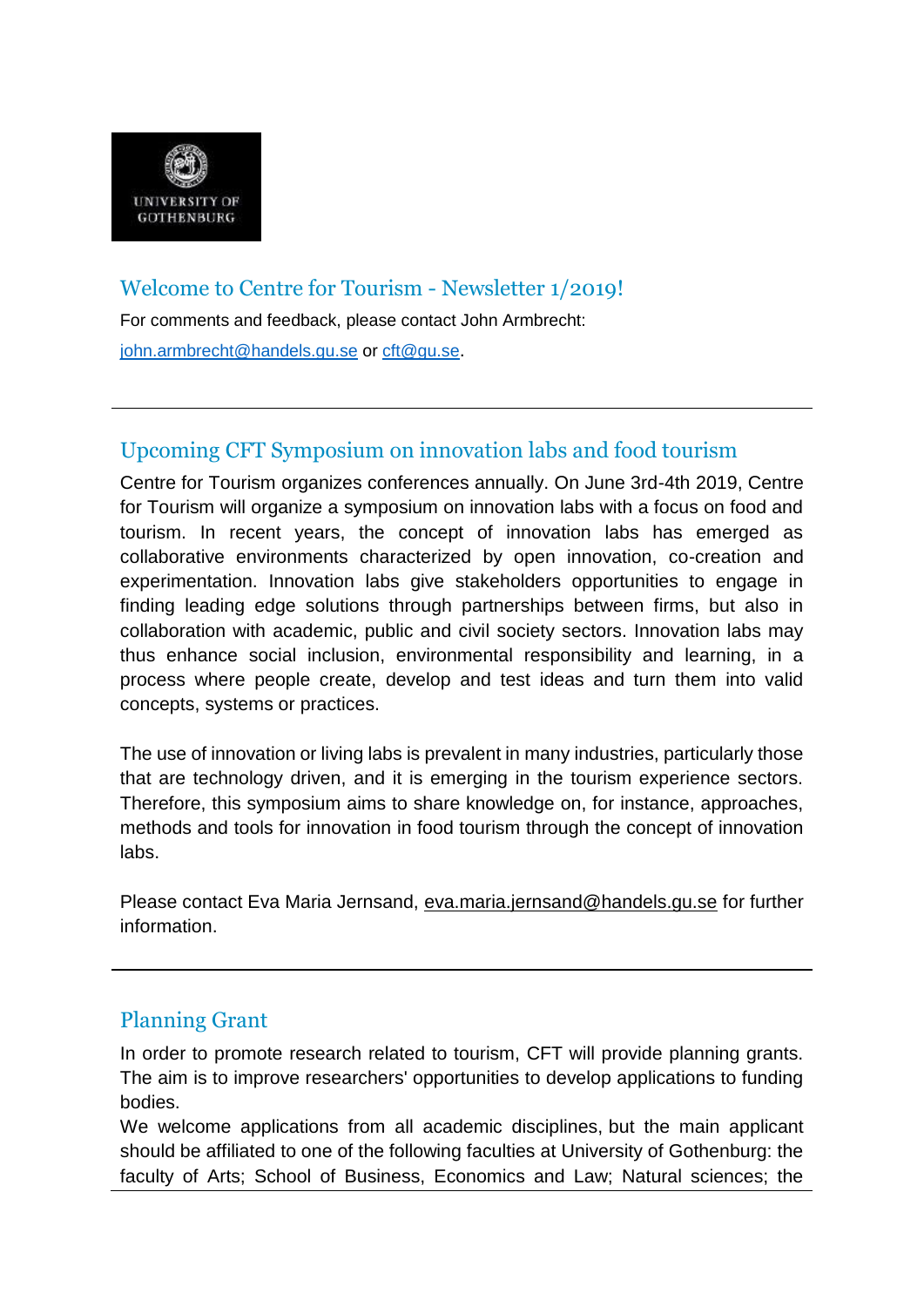faculty of Fine, Applied and Performing Arts. In order to reflect the interdisciplinary characteristics of tourism research it is a merit to include researchers from different faculties/disciplines.

The board of Centre for Tourism has decided that planning grants (max 90.000 SEK per application) will be awarded continuously throughout the year. If you are planning to write a research application focusing on tourism, please send us a draft of your research idea and the research call so that the steering committee can decide on awarding a planning grant.

Grant receiver(s) are expected to: 1) participate in seminars to develop the full research application and 2) submit at least one full application for a multiannual research project or research program to at least one of the major research financiers, such as VR, Vinnova, FORMAS, EU.

For more information on how to apply, please contact  $\text{ctt@gu.se.}$ 

## NEWS ON PROJECTS:

#### **Kick-off TIMS - the role of tourism in multicultural societies**

CFT researchers were rewarded project support from Formas within a call concerning sustainable tourism. The total budget is 15.5 million SEK, administered by Malmö University. Eva Maria Jernsand, Emma Björner (business administration) and Helena Kraff (design) received part time funding for four years (2019-2022).

The overall purpose of the project is to explore the role of tourism in multicultural societies (TiMS), primarily in Sweden but also in other countries, and to act for inclusion and representation of diversity in tourism development and place branding. TiMS's originality lies in an interdisciplinary approach to tourism studies, which includes design, social work, migration studies and marketing. The project aims to understand how the plurality of places and destinations is communicated, represented and experienced; to understand participatory processes and its results, e.g. who governs, who is included, whose views are considered legitimate, and how conflicts are handled; and to explore the potential of tourism to strengthen relationships, contribute to intercultural exchanges between people, and create multidimensional destinations.

A project kick-off will be held at HDK (School of Design and Crafts) on 18<sup>th</sup> March. Please contact Helena Kraff for further information: [helena.kraff@hdk.gu.se.](mailto:helena.kraff@hdk.gu.se)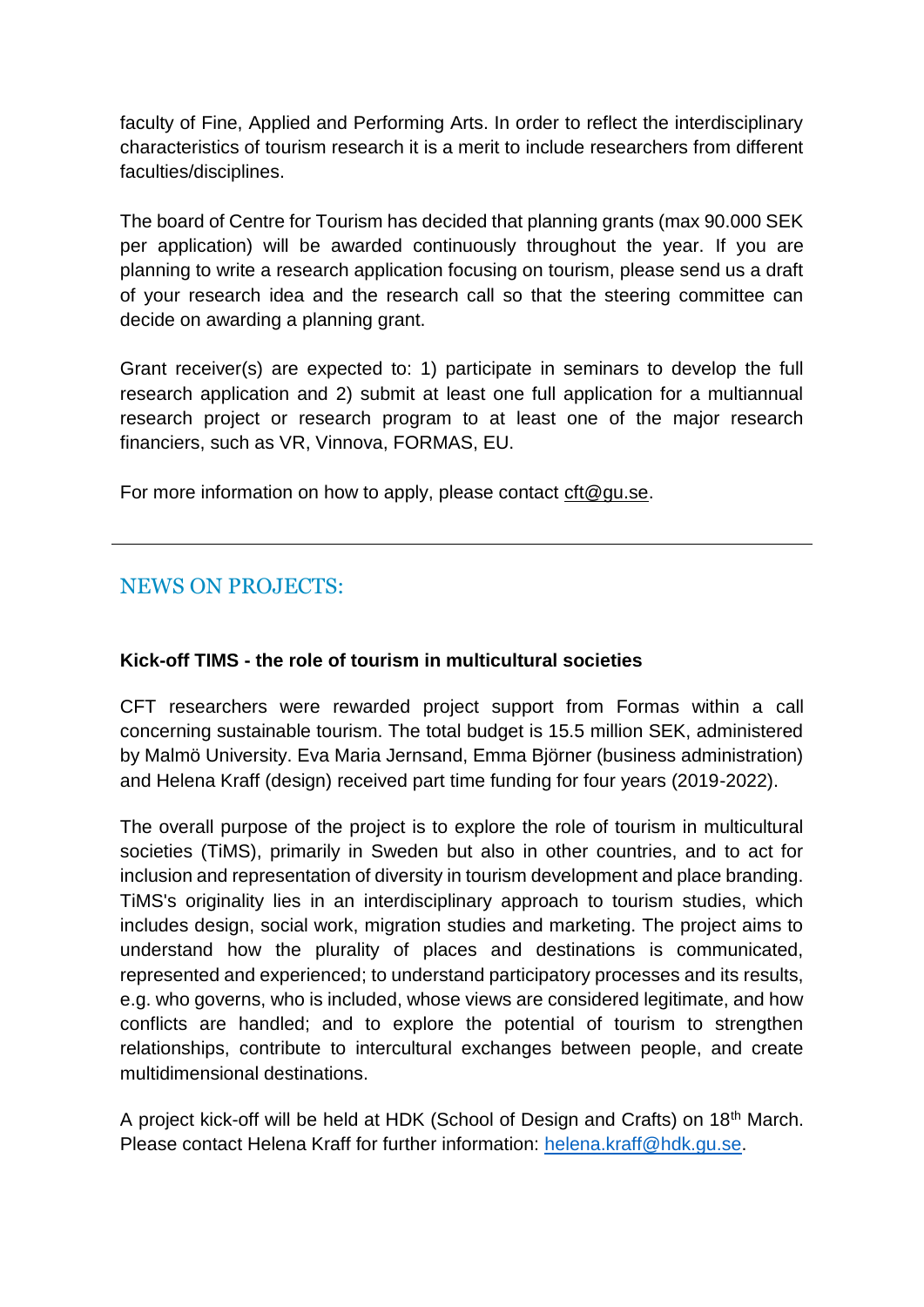#### **Event Legacy and Event Portfolios**

Sandhiya Goolaup is currently working on two event related projects: (1) Event legacy (together with Tommy D. Andersson); and (2) Event portfolio. The Centre for tourism coordinates both research projects. The first project, which is financed by Riksidrottsförbundet (Swedish Sports), is focused on providing a state-of-the-art literature review on event legacy. The second project on event portfolios aims to understand how different stakeholders perceive the value of an event portfolio. The second study is financed by Region Kalmar län (the Kalmar County).

Please contact Sandhiya Goolaup [\(Sandhiya.goolaup@handels.gu.se\)](mailto:Sandhiya.goolaup@handels.gu.se) or Erik Lundberg [\(erik.lundberg@handels.gu.se\)](mailto:erik.lundberg@handels.gu.se) for further information.

### **University and business learning for new employability paths in food and gastronomy - FOODbiz**

#### *Coordination meeting at UGOT*

On January 15th and 16<sup>th</sup> the FOODbiz consortium met at the University of Gothenburg for the 3<sup>rd</sup> coordination meeting. The meeting gathered representatives from the eight partners involved in the **[FOODbiz](http://foodbiz.info/)** consortium: the University of Macerata (Italy) as coordinator; the Faculty of Tourism and Hospitality Management of the University of Rijeka (Croatia); the University of Economics and Business of Poznan (Poland); the Piceno Lab of the Mediterranean Diet (Italy); the Svinesund Committee (Sweden); the European Cultural Tourism Network (ECTN); and the International Institute of Gastronomy, Culture, Arts and Tourism (IGCAT), and the University of Gothenburg as hosting partner. [read more](https://cft.handels.gu.se/english/news-and-events/news/d/foodbiz---coordination-meeting-at-ugot.cid1617526)

#### **University and business learning for new employability paths in food and gastronomy - FOODbiz**

#### *Problem-based Workshop – How does a marine park taste like?*

The University of Gothenburg and Svinesundskommittén organized the Problembased Workshop on food tourism in National Parks under the aegis of FOODbiz project. The workshop was held in Kosterhavet, Sweden's first Marine National Park on February 1<sup>st</sup> 2019, and addressed how to the Kosterhavet and Ytre Hvaker Marine National parks could better develop their food tourism potential. [read more](https://cft.handels.gu.se/english/news-and-events/news/d/foodbiz---problem-based-workshop---how-does-a-marine-park-taste-like-.cid1617527)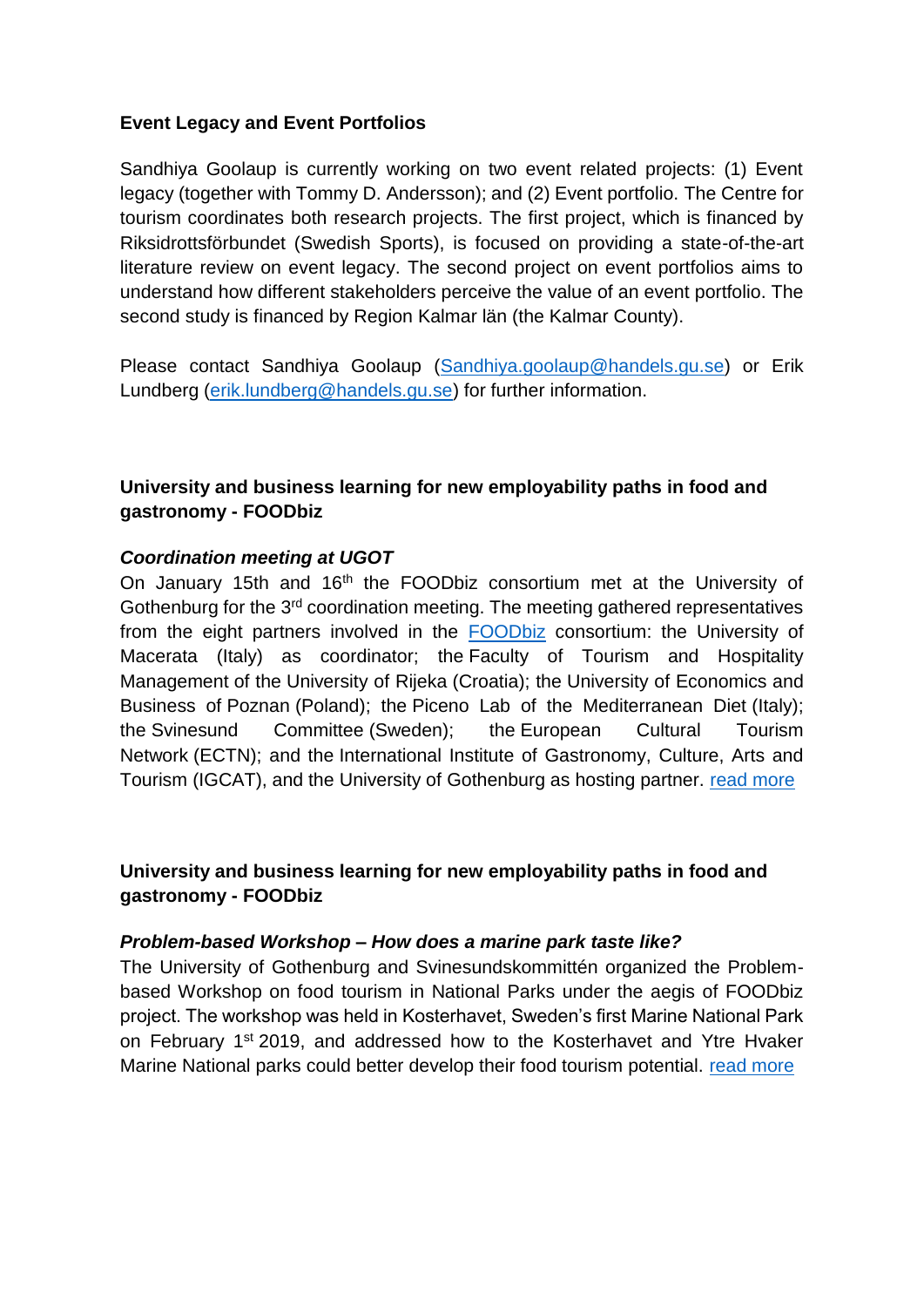### **Festivals, events and inclusive urban public spaces in Europe - FESTSPACE**

Kristina Lindström from the Centre for Tourism was awarded with a research grant within Horizon 2020 (EU research and innovation programme) under The Humanities in the European Research Area (HERA) - Research program HERA Public Spaces: Culture and Integration in Europe (2019-2022). The project, run by a European consortium, will carry out research on how festivals and events affect the inclusivity of Europe's urban public spaces.

The collaborative research project will focus on how festivals and events enable or restrict access to, and use of, public spaces, including the extent to which they might effectively host interactions and exchanges between people from different cultural, ethnic, socio-economic and socio-demographic backgrounds.

The Gothenburg context offers a unique opportunity to investigate how ambitious inclusivity goals evolve at policy levels and are implemented in practice. Kristina Lindström's research will revolve around the following three research subquestions:

- 1. What lessons can be learned from Sweden as an open and equal society with extensive public space and a market-oriented welfare democracy about the notion of inclusivity (integration of ethnic groups) in festivals and event policymaking?
- 2. How inclusive are the 'inclusive festivals' promoted by the city as a means for inclusive development?
- 3. How does inclusivity of the event/festival impact on urban development policy-making, and does it leverage inclusive urban design?

The total budget for the Gothenburg chapter of the project is 103.337  $\epsilon$ , while the total budget for the five sub-projects is 702.404  $\epsilon$ .

Please contact Kristina Lindström [\(kristina.lindstrom@handels.gu.se\)](mailto:Kristina.lindstrom@handels.gu.se) for more information.

## Centre for Tourism collaboration with Univ. of Dar es Salaam

Tommy Andersson, Lena Mossberg and John Armbrecht visited Tanzania in January to give a course in "Advanced Training on Scientific Writing". The course was a collaboration between the School of Business, Economics and Law at the University of Gothenburg and the School of Business at the University of Dar es Salaam. The course is funded by SIDA and is within the framework of a major project that the Centre for Tourism is involved in.